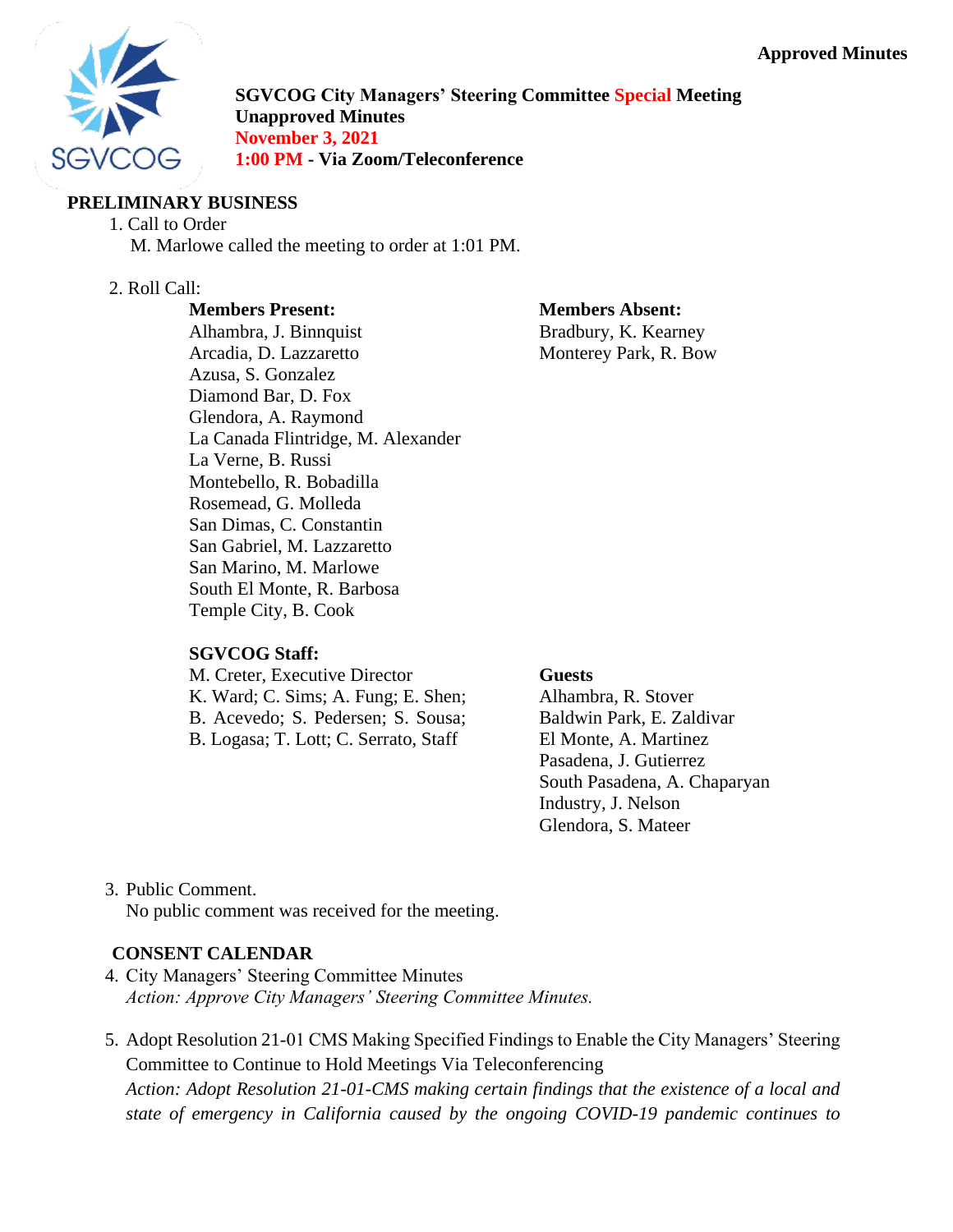*directly impact the ability of the SGVCOG to hold public meetings safely in person thereby necessitating an ability to continue holding meetings via teleconferencing.*

### **There was a motion to approve the consent calendar items 4-5 (M/S: J. Binnquist/C. Constantin).**

#### **[MOTION PASSED]**

| AYES:                                             | San Marino, Alhambra, La Verne, Azusa, Glendora, Diamond Bar,            |
|---------------------------------------------------|--------------------------------------------------------------------------|
|                                                   | Rosemead, South El Monte, Montebello, San Gabriel, La Canada Flintridge, |
|                                                   | Temple City, Arcadia, San Dimas                                          |
| <b>NOES:</b>                                      |                                                                          |
| <b>ABSTAIN:</b>                                   |                                                                          |
| <b>ABSENT:</b>                                    | Monterey Park, Bradbury                                                  |
| <i>*B. Russi abstained from voting on Item 4.</i> |                                                                          |

### **ACTION ITEMS**

- 6. FY 2022-2025 Measure M Multi-Year Subregional Program (MSP) Active Transportation, Bus System Improvements, and First/Last Mile Programming Recommendations
	- A. Fung provided a presentation on this item.

### **There was a motion to approve the following actions:**

**1) Recommend the Governing Board to program 15,000,000 from FY 2022-2025 MSP Active Transportation, Bus Systems Improvements, and First/Last Mile Funds for the East San Gabriel Valley Sustainable Multimodal Improvement Project.**

**2) Direct staff to work with cities and agencies that submitted applications for Category 2 to refine project scopes that can lead to improvements that would provide regional benefits to the San Gabriel Valley's active transportation, bus system, and first/last mile networks.**

 **(M/S: A Raymond/C. Constantin)**

#### **[MOTION PASSED]**

| AYES:           | San Marino, Alhambra, La Verne, Azusa, Glendora, Diamond Bar,   |
|-----------------|-----------------------------------------------------------------|
|                 | Rosemead, South El Monte, Montebello, San Gabriel, Temple City, |
|                 | Arcadia, San Dimas                                              |
| <b>NOES:</b>    |                                                                 |
| <b>ABSTAIN:</b> | La Canada Flintridge                                            |
| <b>ABSENT:</b>  | Monterey Park, Bradbury                                         |

### **PRESENTATION**

7. Statewide Redistricting Update: Paul Mitchell, Owner and CEO, Redistricting Partners P. Mitchell presented on this item.

### **UPDATE ITEMS**

8. Regional Crisis Response Program Coordination *This item was not reviewed in the interest of time.*